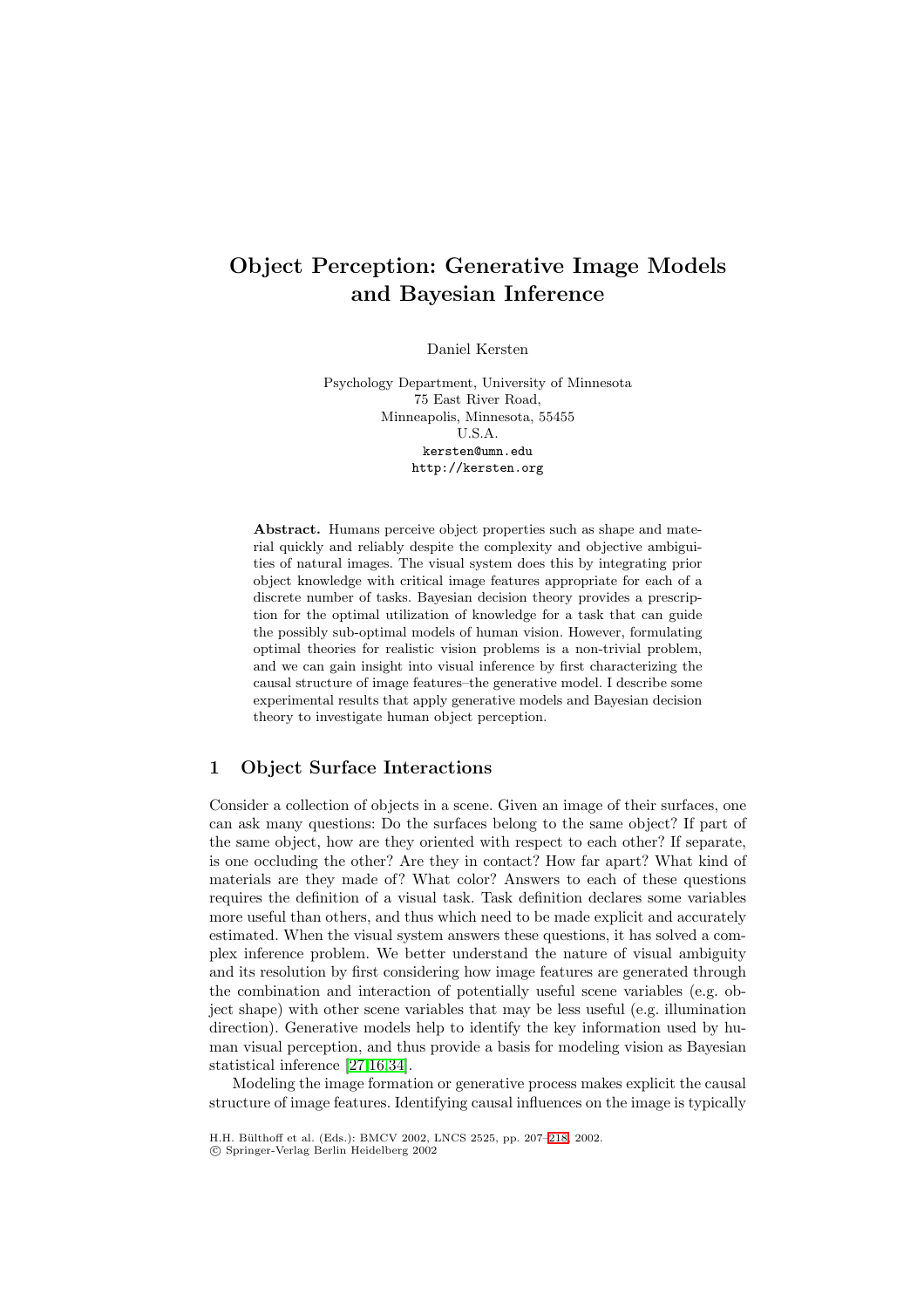.

well-defined, and thus easier than the inverse problem of inference. A generative model helps to make clear where the ambiguities lie, and set the stage for psychophysical inquiry into what variables are important to human vision, as well as to identify and simplify the constraints needed to solve the computational inverse problem [\[27\]](#page-11-0). Generative models describe the probability of an image description  $I$ , as a function of key causal factors in the scene  $S$ . Both knowledge of image formation,  $p(I|S)$ , and prior knowledge  $p(S)$  contribute to the generative model. Such a model can be either image-based or scene-based (cf. [\[35\]](#page-11-0) and [\[13\]](#page-10-0)). Image-based models seek concise statistical descriptions of an image ensemble (e.g. all images of apples). Examples include texture models [\[32\]](#page-11-0) and 2D shape models in terms of deformable templates [\[10\]](#page-10-0). Scene-based models describe image ensembles in terms of scene constructions, using computer graphics [\[6\]](#page-10-0). In either case, a generative model identifies the factors that characterize image variability, making it possible to experimentally test which ones are important for a human visual task. We describe experimental results from several scene-based models in the examples below.

I will next provide an overview of vision as statistical inference, focusing on three classes of problems: invariance, cue integration, and perceptual "explaining away". Then I will illustrate each of these with psychophysical results on: 1) Perception of depth and color given illumination variation; 2) Perception of surface contact; and 3) Perceptual organization given occlusion. Finally, I address the question of whether the visual brain may recapitulate aspects of the generative model in order to test its own models of incoming visual measurements.

# **2 Invariance, Cue Integration, & "Explaining Away"**

From a Bayesian perspective, knowledge is specified in terms of a joint probability distribution on all relevant variables, both image measurements and object variables. It is helpful to characterize object inference problems in terms of a graph that illustrates how image measurements are influenced by the object hypotheses [\[29,30\]](#page-11-0). Many object perception studies fall into one of three simple sub-cases which will here be referred to as invariance, cue integration, and "explaining away" (Figure [1\)](#page-2-0). The generative model expressed by the graph can be interpreted as specifying how the joint probability is factored into the conditional  $probabilities<sup>1</sup>$ .

$$
p(I, S_1, S_2) = p(I|S_1, S_2)p(S_1)p(S_2)
$$

$$
p(I_1, I_2, S_1) = p(I_1, I_2|S_1)p(S_1) \text{ and}
$$

$$
p(I_1, I_2, S_1, S_2) = p(I_2|S_2)p(I_1|S_1, S_2)p(S_1)p(S_2)
$$

<sup>&</sup>lt;sup>1</sup> If  $I_i$  and  $S_j$  indicate the  $i^{th}$  and  $j^{th}$  image and object variables respectively, then  $p(..., I,..., S_j,...)$  is the joint probability. Invariance, cue integration and the explaining away example have joints:  $p(I_1, S_1, S_2), p(I_1, I_2, S_1)$  and  $P(I_1, I_2, S_1, S_2)$ . The influence relations simplify the joint probability distributions: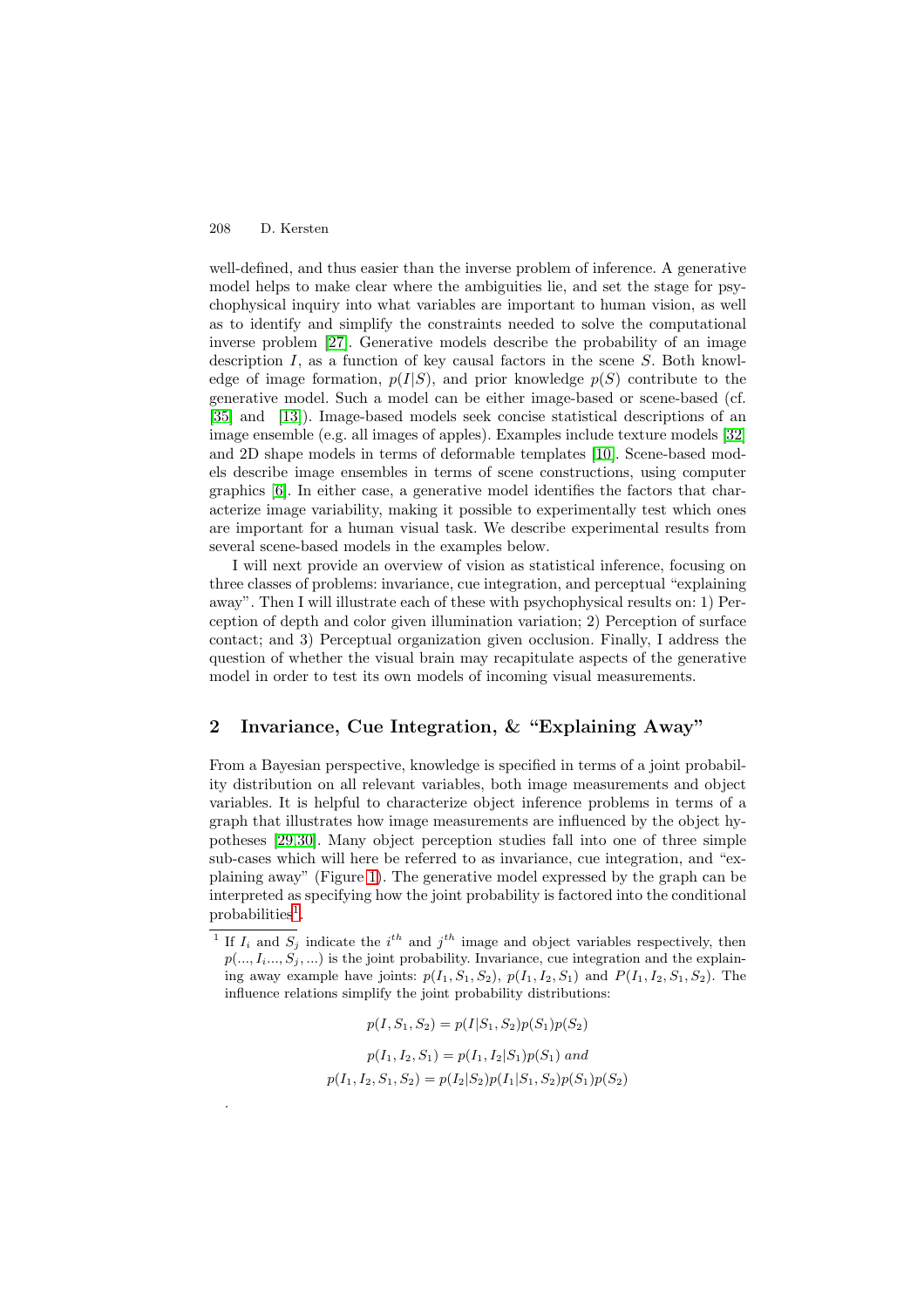<span id="page-2-0"></span>The task definition adds additional constraints to the estimation problem in specifying which nodes are fixed measurements (black), which are variables to be estimated (green), and which are confounding variables to be discounted (red; See Figure 1). Discounting can be formalized with a utility function (or its complement, a loss function). Visual ambiguity is often reduced by auxiliary measurements (yellow node) that may be available in a given image, or actively sought. These auxiliary measurements may provide diagnostic information regarding a confounding variable, and as a consequence help to explain away ambiguity in another image measurement that pertains more directly to the useful target variable of interest. "Explaining away" refers to the case when new or auxiliary evidence under-cuts an earlier explanation [\[26\]](#page-11-0).



**Fig. 1.** Graphs for three classes of generative models. The nodes represent random variables that fall into four classes. The variables may be: 1) known (black); 2) unknown and need to be estimated accurately (green); 3) unknown, but do not need to be explicitly and accurately estimated (red); 4) not directly influenced by the object variable of interest, but may be useful for resolving ambiguity (yellow). The arrows indicate how scene or object properties influence image measurements or features. Left panel illustrates a causal structure that gives rise to the invariance problem. (See Section [2.1.](#page-4-0)) Middle panel illustrates cue integration (See Section [2.2\)](#page-5-0). Right panel illustrates a case that can lead to "explaining away" (See Sections [2.3](#page-7-0) and [3\)](#page-8-0).

Bayesian decision theory combines probability with task requirements to derive quantitative, optimal theories of perceptual inference [\[15,8,3\]](#page-10-0). Human perception is often surprisingly close to optimal, thus such "ideal observer" theories provide a good starting point for models of human vision [\[8\]](#page-10-0). The basic concepts are illustrated with a simple example in Figure [2.](#page-3-0) A flat elliptical object in 3D projects an ellipse onto the image. One can measure the aspect ratio of the image of the ellipse. This information constrains, but does not uniquely determine the aspect ratio of the ellipse in the three-dimensional world. A unique estimate can be made that depends on combining prior knowledge and task utility assumptions. A special case assumes there is a uniform cost to all errors in the estimates of the confounding variable (the green bar in Figure [2](#page-3-0) would span the whole space in one direction). This case corresponds to marginalizing or integrating out the confounding variable from the posterior probability  $p(S_1, S_2|I_1)$ . So for example, inference in the invariance case requires finding the value of scene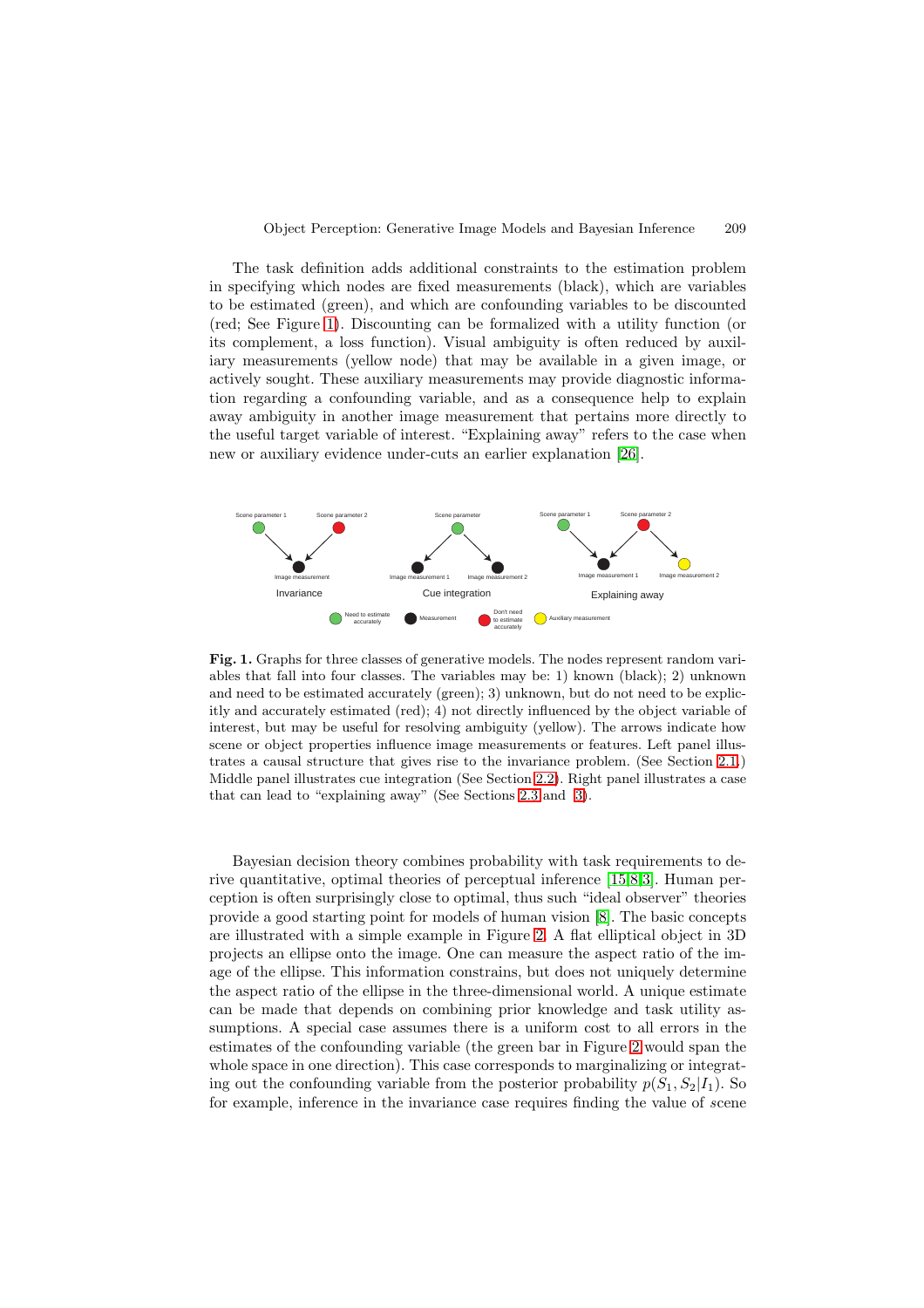<span id="page-3-0"></span>parameter 1  $(S_1)$  that maximizes:  $\int_{S_2} p(I_1|S_1, S_2)p(S_1)p(S_2)/p(I_1)dS_2$ , where scene parameter  $2(S_2)$  is the confounding variable, and  $I_1$  is the image feature.



**Fig. 2.** Example of applying Bayesian theory to the problem of estimating the slant  $\alpha$  and aspect ratio d in 3D of a flat ellipse, given x the aspect ratio measured in the *image.* The generative model  $x = dsin(\alpha) + noise$  is well-defined and tells us how scene variables determine an image measurement  $x$ . Generative knowledge determines the likelihood function  $p(x|\alpha, d)$ . The Bayesian observer first computes the likelihood of stimulus x for each pair of scene values  $\alpha$ , d. The solid black curves in the likelihood plot show the combinations of slant and aspect ratio that are exactly consistent with with the generative model if there were no noise. Non-zero likelihoods occur because of noise in the measurement of  $x$ . The Bayesian observer then multiplies the likelihood function by the prior probability distribution for each pair of scene values to obtain the posterior probability distribution,  $p(\alpha, d|x)$ . The prior probability distribution corresponds to the assumption that surface patches tend to be slanted away at the top and have aspect ratios closer to 1.0. Accuracy along some dimensions can be more important than along other dimensions depending on the task. For example, recognizing a a particular tea-cup could require accurate estimation of aspect ratio of the top, but not the slant with respect to the viewpoint. In this case slant is the confounding variable. On the other hand, stepping on to a flat stone requires accurate estimation of the slant, but not the aspect ratio. Thus, the 3D aspect ratio is the confounding variable. To take task-dependence into account, the posterior probability distribution is convolved with a utility function, representing the costs and benefits of degrees of accuracy, to obtain the expected utility associated with each interpretation. The Bayesian decision theory observer picks the interpretation that maximizes the expected utility, as indicated by the black dot in the lower right panel. (Black dots and curves indicate the maximum values in the plots.) The asymmetric utility function would correspond to the assumption that it is more important to have an accurate estimate of slant than aspect ratio. Figure reprinted with permission from Nature Neuroscience.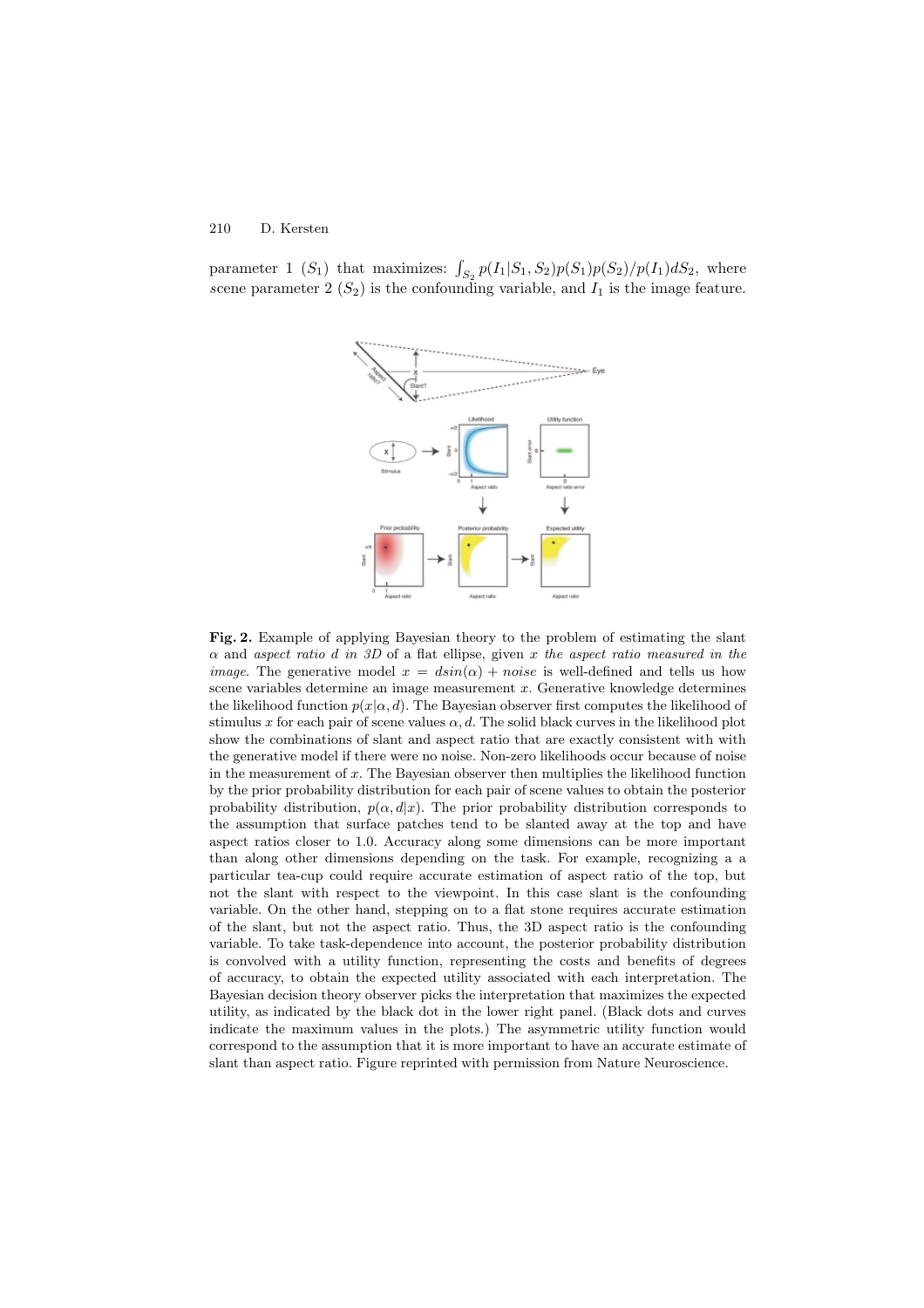#### <span id="page-4-0"></span>**2.1 Invariance: Discounting Confounding Variables**

How does the visual system enable us to infer the same object despite considerable image variation due to viewpoint, illumination, occlusion, and background changes? This is the well-known problem of invariance, or object constancy. Here the target variable is constant, but the image measurements vary as a function of variations in the confounding variable (Left panel of Figure [1\)](#page-2-0). Confounding variables play the role of "noise" in classical signal detection theory; however, the generative modeling is typically more complex (as illustrated by 3D computer graphics synthesis), and the formal inference problem can be complex involving high dimensions, non-Gaussian distributions, and non-linear estimators. Illumination variation is perhaps the most dominant source of variation for the tasks of vision. Let's look at illumination variation in the context of two tasks, depth and material perception.

**Illumination variation.** The vagaries of illumination generate enormous variations in the images of an object. Typically illumination results from an infinite number of point sources, both direct (luminous) and indirect (reflected). Illumination varies in dominant direction, level, spatio-temporal distribution, and spectral content. Further, it interacts with surface properties to produce complex effects of specular reflection. These are confounding variables for many of the tasks of object perception.

How far apart are two objects?. Cast shadows are an effective cue for relative depth [\[22\]](#page-11-0), despite ambiguity between relative depth between the casting object and the background, and light source angle. At first one might guess that the visual system requires accurate knowledge of the lighting arrangement in order to estimate depth from shadows. However, if one assumes that there is uniform cost to errors in light source slant estimates, decision theory analysis can predict, based on the geometry alone that cast shadows should be most reliable when near the object, and that the"optimal" estimate of object location is that it is as far from the background as the shadow is from the object [\[14\]](#page-10-0).

What is the material color of an object?. Color constancy has been studied for well over a century. Everyday variations in the spectral content, levels, and gradients of the illuminant have relatively little effect on our perception of surface color. One way of formalizing the problem is to understand how the objective surface invariant, surface reflectivity, can be estimated given variations in illumination [\[3\]](#page-10-0). Most such studies have been restricted to the perception of material color or lightness on flat surfaces with no illumination contributions from neighboring surfaces. Bloj, Kersten, and Hurlbert [\[1\]](#page-10-0) showed that color perception is influenced by the 3D arrangement of a nearby surface. They constructed a chromatic version of the classic Mach Card (Figure [3\)](#page-6-0). With it, they showed that a white surface appears white when its pinkish tinge can be explained in terms of a near facing red surface, but appears pigmented pink when the red surface appears to be facing away. The experimental results showed that the human visual system has intrinsic knowledge of mutual illumination or interreflections–i.e. how the color of light from near-by surfaces can confound image measurements. A Bayesian ideal observer that has generative knowledge of in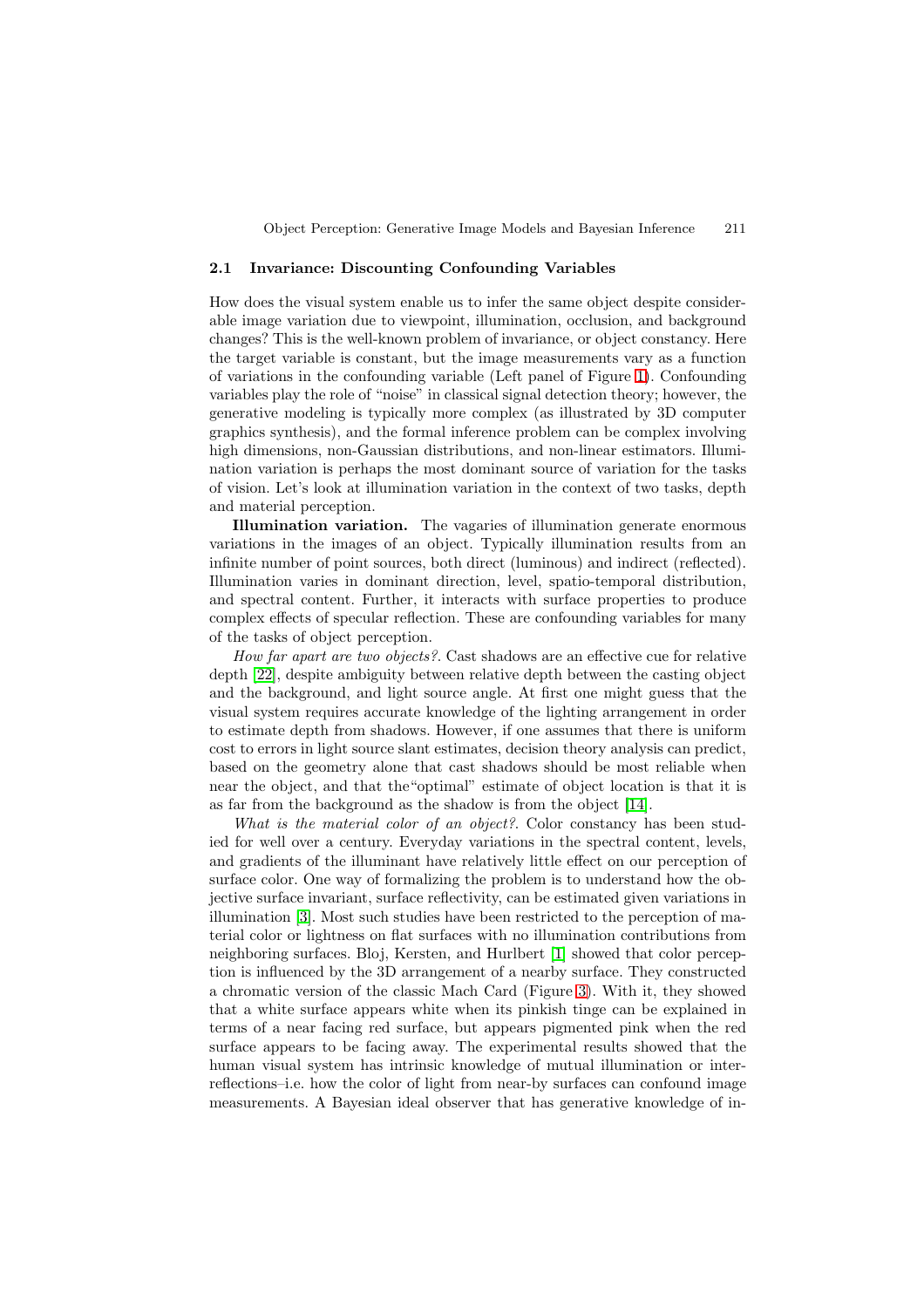<span id="page-5-0"></span>direct lighting and that integrates out contributions from illumination direction predicted the central features of the psychophysical data and demonstrated that this shape-color contingency arises because the visual system "understands" the effects of mutual illumination  $[1,7]$ <sup>2</sup>.

#### **2.2 Cue Integration**

Cue integration is a well-known problem in perceptual psychology. For example, one can identify over a dozen cues that the human visual system utilizes for depth perception. In computer vision and signal processing, cue integration is studied under the more general rubric of "sensor fusion" [\[2\]](#page-10-0). There has been recent interest in the degree to which the human visual system combines image measurements optimally. For example, given two conflicting cues to depth, the visual system might get by with a simple averaging of each estimate, even though inaccurate. Or it may determine that one measurement is an outlier, and should not be integrated with the other measurement [\[17](#page-11-0)[,4\]](#page-10-0). The visual system could be more sophisticated and combine image measurements weighted according to their reliability [\[12,](#page-10-0)[33\]](#page-11-0). These issues have their roots in classical questions of information integration for signal detectability, e.g. probability vs. information summation [\[9\]](#page-10-0). Even when we do not have a specific idea of what image information vision uses when integrating cues, we can sometimes investigate the information in terms of the scene variables that contribute. So while

$$
I_1(\lambda, x, \rho, E, \alpha_1, \alpha_2) = E(\lambda)\rho_1 * (\lambda)[cos\alpha_1 + f_{21}\rho_2(\lambda)cos\alpha_2]
$$

where the first term represents the direct illumination with respect to the surface and the second term represents indirect illumination due to light reflected from the red side (surface 2) [\[5\]](#page-10-0).  $f_{21}(x)$  is the form factor describing the extent to which surface 2 reflects light onto surface 1 at distance x from the vertex [\[6\]](#page-10-0). The angles  $\alpha_1$  and  $\alpha_2$  denote the angle between the surface normal and the light source direction for surfaces 1 and 2 respectively.  $E(\lambda)$  is the irradiance as a function of wavelength  $\lambda$ For the zero-bounce generative model (roof condition), the form factor  $f_{21} = 0$ , so that:

$$
I_1(\lambda, x, \rho, E, \alpha) = E(\lambda)\rho_1 * (\lambda)cos\alpha_1
$$

These generative models determine the likelihood functions. Observers do not directly measure  $I_1$ , but rather chroma  $C_{obs}$ , modeled by the capture of light by the retinal cones. When an observer is asked to match the surface color to the  $i^{th}$  test patch, the optimal decision is based on  $P(\rho_1^i|C_{obs})$ , which is obtained by integrating out x and the confounding variable  $\alpha$  from  $p(C_{obs}|\rho^i, x, \alpha, E)$ . To a first approximation, observers' matches were predicted well by an observer which is ideal apart from an internal matching variability. For more details see [\[1](#page-10-0)[,31\]](#page-11-0).

<sup>2</sup> The Bayesian calculation goes as follows. The target variable of interest is the reflectivity  $(S_1 = \rho)$  (measured in units of chroma). The likelihood is determined by either a one-bounce (corner) or zero-bounce generative model (roof condition) of illumination. Assume that the shape is fixed by the stereo disparity, i.e. condition on shape (roof or corner). From the one-bounce model, the intensity equation for white pigmented side (surface 1) is: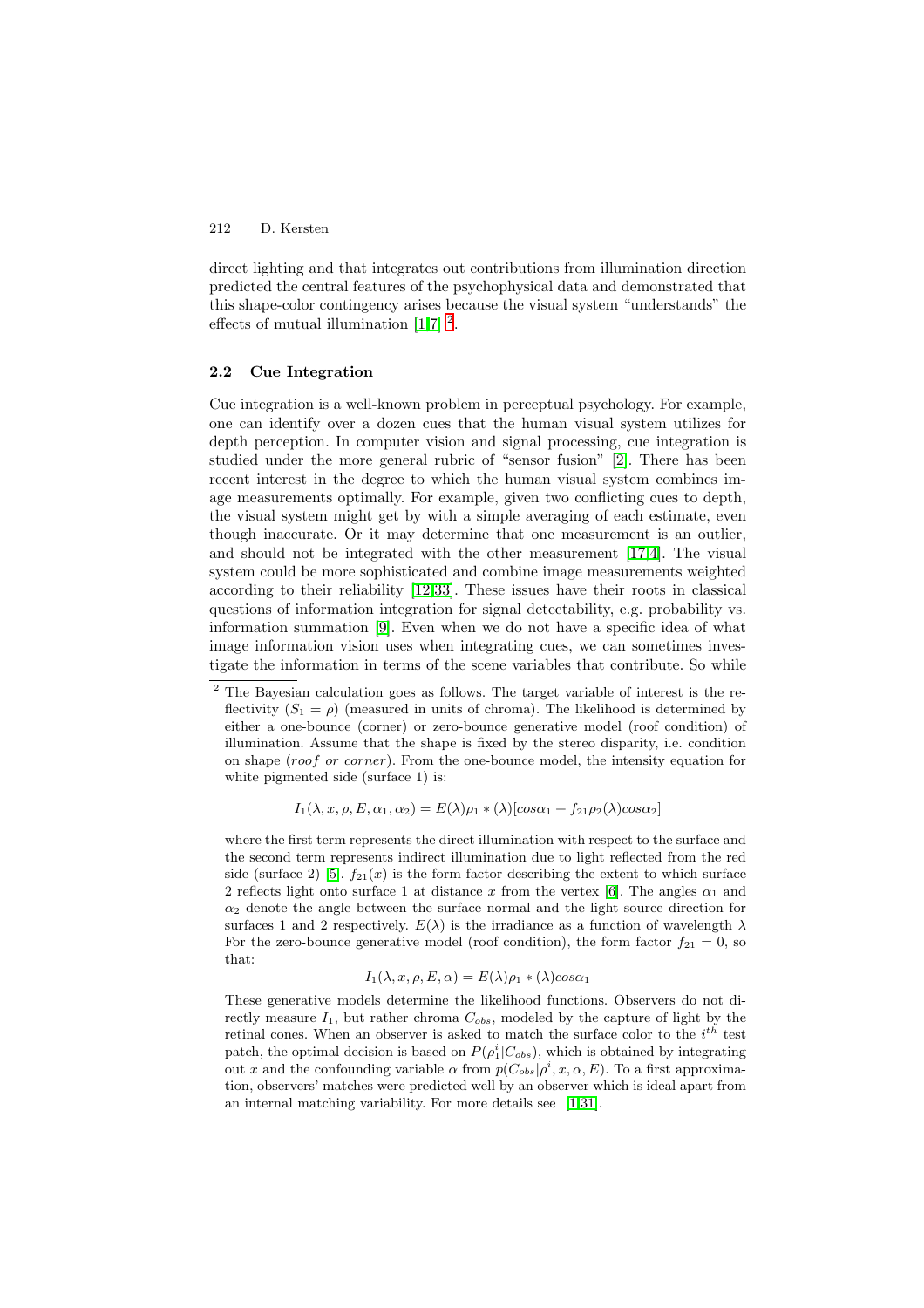<span id="page-6-0"></span>

**Fig. 3.** A. The "colored Mach card" consists of a white and red half [\[1\]](#page-10-0). It is folded such that the sides face each other. The viewer's task is to determine the material color of the white side, given the viewing and illumination arrangement illustrated. B. If the card's shape is seen as it truly is (a concave "corner"), the white side is seen as a white card, tinted slightly pink from the reflected red light. However, if the shape of the card appears as though the sides face away from each other (convex or "roof" condition), the white card appears pink–i.e. more saturated towards the red. Note that there may be little or no difference in the image information for these two percepts. C. The black, green and red nodes represent an image measurement (e.g. pinkishness), a scene hypothesis (is the material's spectral reflectivity closer to that of white or pink pigmented paper?), and a confounding variable (illumination direction), respectively. See Section [2.1\)](#page-4-0).

a quantitative description of the relevant image measurements may be lacking, this approach has the advantage of using realistic images. Further, even without an objective formulation of the problem and its ideal observer, psychophysics can provide insights into how well cues are integrated. This is illustrated in the following example.

Are two surfaces in contact?. Surface contact decisions are a special case of relative depth estimation, whose effects in the image are the result of surface and illumination interactions as discussed earlier in Section [2.1.](#page-4-0) Determining whether or not two surfaces are in contact is a common visual function, useful for deciding whether the surfaces belong to an object, or if an object is detachable or graspable. What is the visual information for the perception of surface contact? The interaction of light with surfaces in close proximity results in characteristic shadows as well as in surface inter-reflections. Inter-reflections and shadows can each potentially provide information about object contact (Figure [4\)](#page-7-0). Psychophysical measurements of contact judgments show that human observers combine image information from shadows with inter-reflections to achieve higher sensitivity than when only shadows or inter-reflections are present [\[21\]](#page-11-0).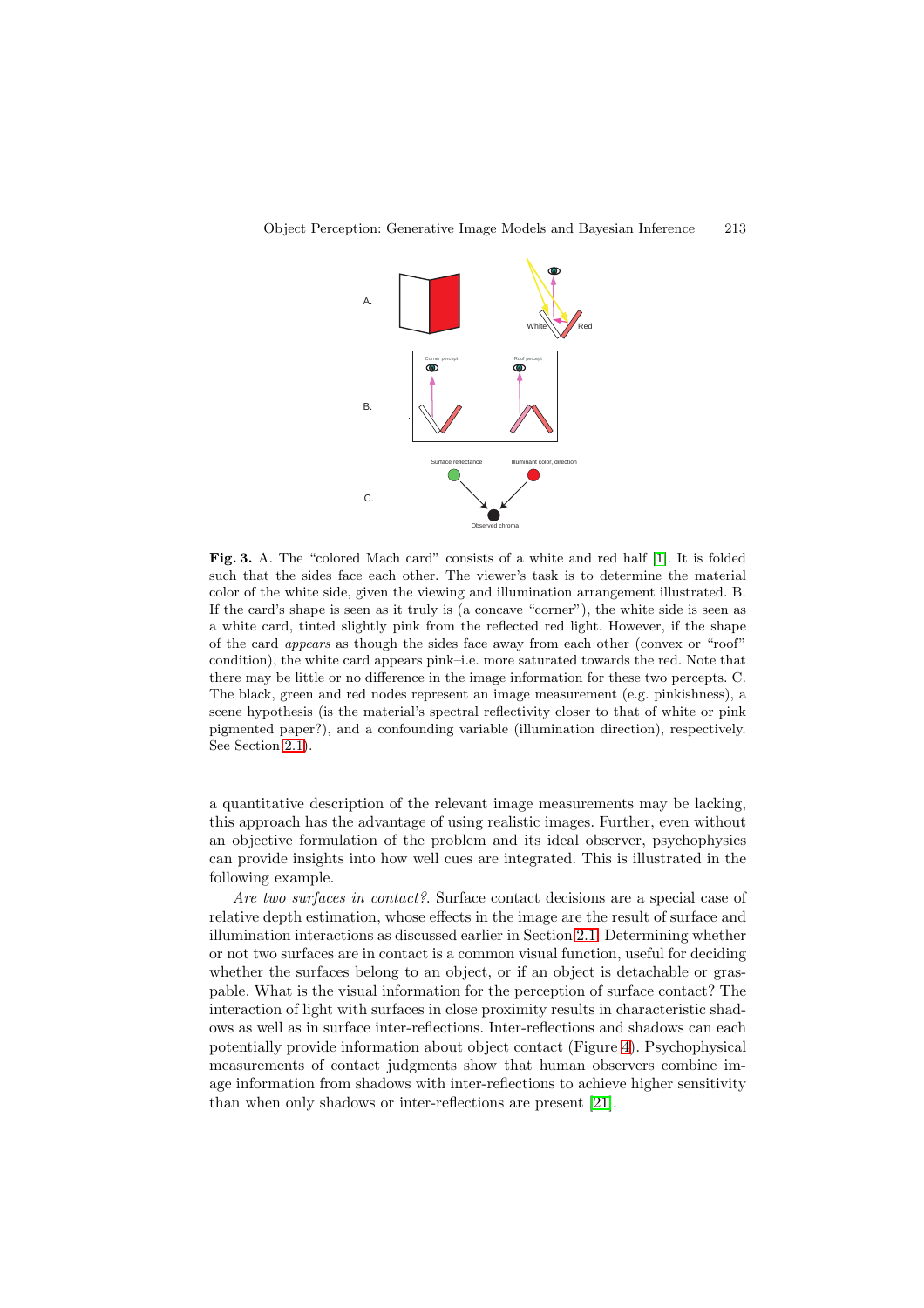<span id="page-7-0"></span>

**Fig. 4.** A. Computer generated images of a box on an extended textured ground plane that was either in contact with the ground plane or slightly above it [\[21\]](#page-11-0). Images were rendered for four conditions: 1) no shadow plus no inter-reflection, 2) shadow only, 3) inter-reflection only, and 4) shadow plus inter-reflection. Observers were required to judge the degree of contact for each image. In the images with no shadow or inter-reflections, observers performed at chance. Inter-reflections, shadows, and a combination of inter-reflections and shadows all resulted in a high sensitivity for judging object contact. Information from shadows and inter-reflections was combined to result in near-perfect judgement of surface contact. B. The graphical structure for the cue integration problem. The green node represents an hypothesis of contact or not, and the black nodes image measurements or evidence (i.e. the image effects of a cast shadow and/or mutual illumination. Figure adapted with permission from Perception  $\&$ Psychophysics.

#### **2.3 "Explaining Away"**

Different scene variables can give rise to different kinds of image measurements. Conversely, different image measurements in the same, or subsequently acquired images (e.g. fixations), can be differentially diagnostic regarding their causes in terms of object properties. The generative model can provide insights into what information should, in principle, help to disambiguate hypotheses regarding the properties of a target object.

Object color, shape and mutual illumination revisited. We illustrate perceptual "explaining away" by revisiting the colored Mach card of Figure [3.](#page-6-0) Because of the ambiguity of perspective, a rigid folded card can appear as concave or convex from a fixed viewpoint. Stereo disparity can provide reliable information for one or the other shape interpretations. When this happens, the shape hypothesis changes with the surface material hypothesis in explaining the pinkish tinge of the observed white pigmented card face as shown in Figure [5.](#page-8-0) Examples of this type of inference occur more generally in the context of Bayes networks [\[29\]](#page-11-0). The relevant concepts are also related to the idea of "strong fusion" [\[2\]](#page-10-0).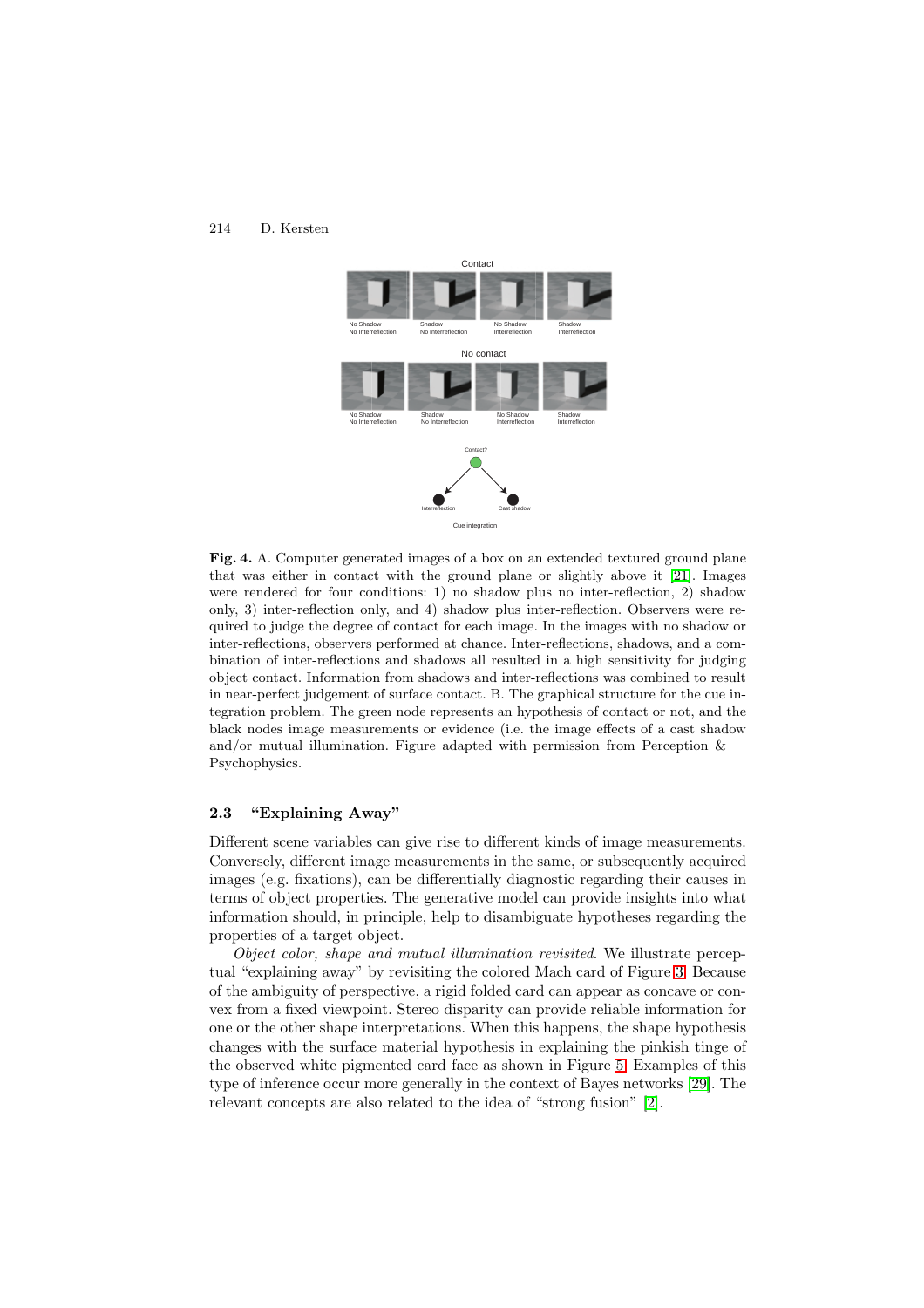<span id="page-8-0"></span>

**Fig. 5.** Illustrates "explaining away" (Sections [2.3](#page-7-0) and 3). One hypothesis (pink paint) may explain a "pinkish" image chroma measurement, but another hypothesis (nearby red surface) could also explain the pinkish chroma, but in terms of indirect reddish illumination. An auxiliary image measurement (yellow node, disparity indicating a concave relationship between a white and red surface) could tip the balance, and the joint hypothesis "concave white-red card" could explain both image measurements with high probability. The pink pigment hypothesis is no longer probable.

There are many examples where explaining away does not work in human perception, and we may ultimately gain more insight into the mechanisms of vision from these cases. Mamassian et al. (1998) describe an example where a pencil that casts a shadow over a folded card fails to disambiguate the shape of the card, resulting in physically inconsistent perceptions of the shadow and geometry [\[22\]](#page-11-0).

### **3 Perceptual "Explaining Away" in the Brain?**

The primate visual system is composed of a hierarchy of more than thirty visual areas, pairs of which communicate through both feedforward and feedback connections. A possible role for higher-level visual areas may be to represent hypotheses regarding object properties that could be used to resolve ambiguities in the incoming retinal image measurements. These hypotheses could predict incoming data through feedback and be tested by computing a difference signal or residual at the earlier level [\[24,28\]](#page-11-0). Thus, low activity at an early level would mean a "good fit" or explanation of the image measurements. One way of testing this idea is to use fMRI to compare the activity of early areas for good and bad fits given the same incoming retinal signal.

Consider the problem of perceiving a moving occluded diamond as shown in Figure [6A](#page-9-0). The four moving line segments can appear to cohere as parts of a single horizontally translating diamond or can appear to have separate vertical motions [\[19\]](#page-11-0). In order to perceive a moving object as a whole, the brain must measure local image features (motion direction and speed), select those likely to belong to the same object, and integrate these measurements to resolve the local ambiguity in velocity [\[33\]](#page-11-0). The selection process involves choosing which of the four segments belong together, and this in turn is closely tied to the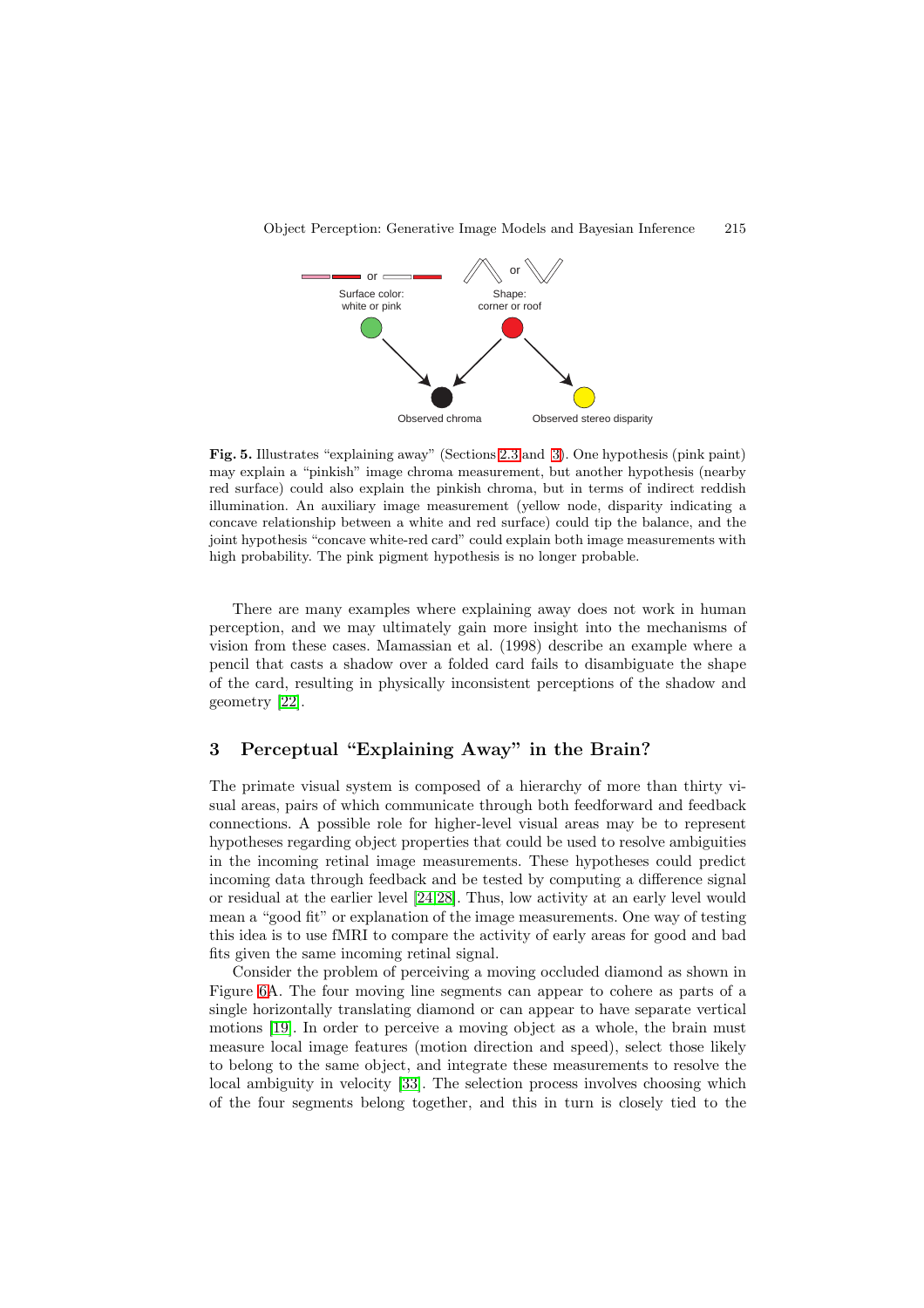<span id="page-9-0"></span>

**Fig. 6.** A. Occluded view of a translating diamond generates ambiguous perceptual interpretations. The diamond's vertices are covered by black occluders so that an observer sees just four moving line segments [\[19,20\]](#page-11-0). The perception is bistable: the four segments appear to be moving in different vertical directions, or to cohere as part of a horizontally moving diamond. B. fMRI activity in human V1 (red) predicts an observer's reported perceptual state (thick gray lines). Further, fMRI activity decreases when the segments are perceived to be part of a single object. A similar pattern of results is found for other manipulations [\[25\]](#page-11-0). These findings are consistent with predictive coding models of vision in which the inferences of higher-level visual areas inhibit incoming sensory signals in earlier areas through cortical feedback.

visual system accounting for the missing vertices as due to occlusion. Neurons in primary visual area V1 have spatially localized receptive fields selective for edge orientation and motion direction. A good fit to incoming data would occur when all four contour segments are perceptually grouped as a diamond. This happens when the segments appear to move horizontally in synchrony for the horizontally moving diamond percept. However, when the line segments appear to move separately or have other multiple groupings, the apparent movement of the segments not grouped is poorly predicted, resulting in a poorer fit to the local measurements in V1.

Experiments showed that when observers viewed the bistable stimulus of Figure 6A, fMRI BOLD activity in V1 decreased when the segments were perceived to be part of a single object. Further, in other experiments, the BOLD response to visual elements that appeared either to be grouped into objects or incoherently arranged showed reductions of activity in V1 when elements formed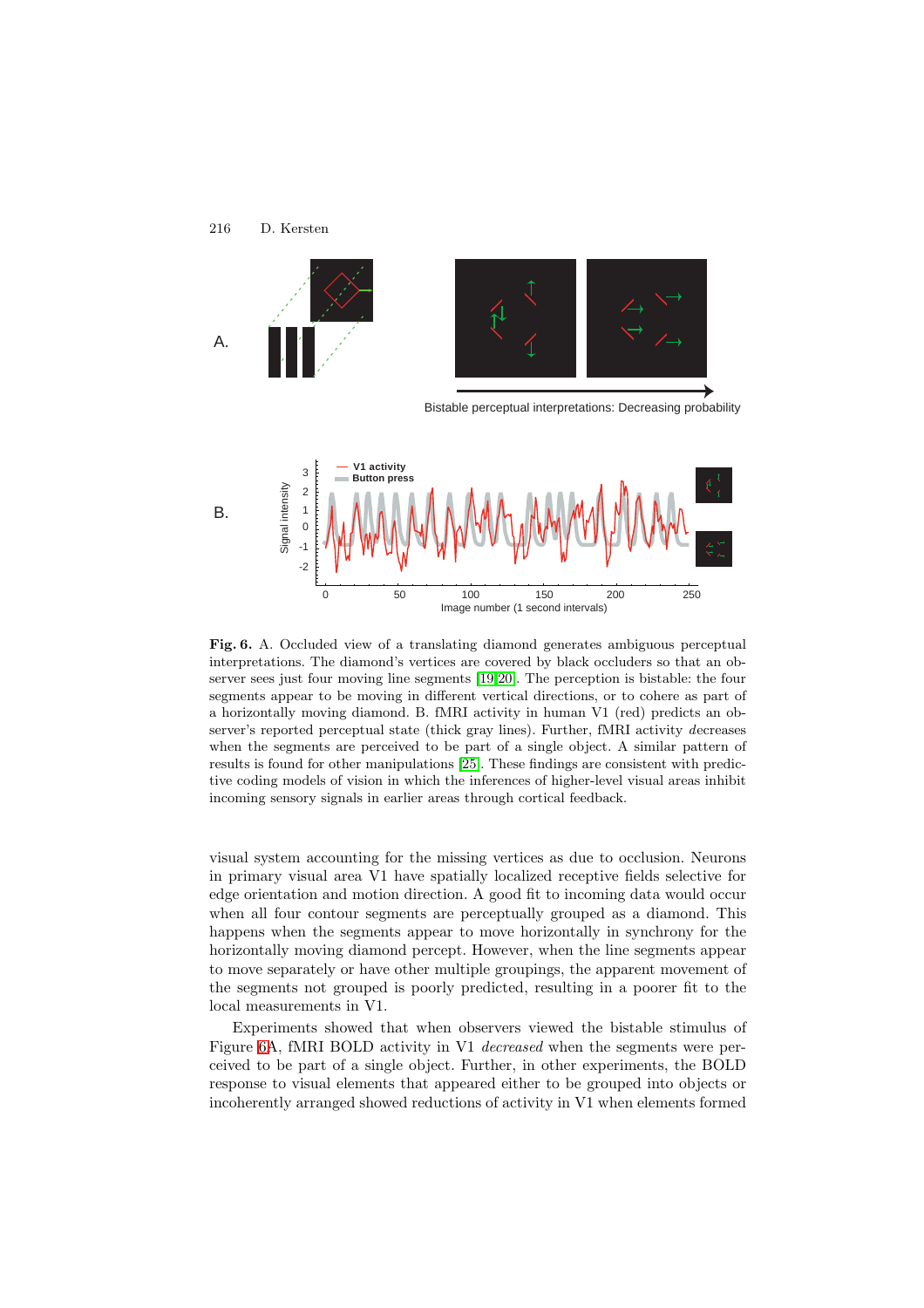<span id="page-10-0"></span>coherent shapes (See Figure [6;](#page-9-0) [\[25\]](#page-11-0)). One might further conjecture that activation in higher-level areas should show the opposite direction of activity change. The lateral occipital complex (LOC) is a higher level object processing area that has received considerable recent attention [\[18,](#page-11-0)11]. Measurements here showed increases in LOC activity were concurrent with reductions of activity in primary visual cortex (V1) when elements formed coherent shapes [\[25\]](#page-11-0). These results are consistent with the idea that activity in early visual areas may be reduced as a result of object hypotheses represented in higher areas.

In a general sense, feedback between visual areas may be the internal recapitulation of the external generative processes that give rise to the images received.

#### **References**

- 1. Bloj, M. G., Kersten, D., & Hurlbert, A. C. (1999). Perception of three-dimensional shape influences colour perception via mutual illumination. Nature, **402**, 877-879.
- 2. Clark, J. J., & Yuille, A. L. (1990). Data Fusion for Sensory Information Processing. Boston: Kluwer Academic Publishers.
- 3. Brainard, D. H., & Freeman, W. T. (1997). Bayesian color constancy. J Opt Soc Am A, **14**, (7), 1393-411.
- 4. Bülthoff, H. H., & Mallot, H. A. (1988). Integration of depth modules: stereo and shading. Journal of the Optical Society of America, A, **5**, (10), 1749-1758.
- 5. Drew, M., & Funt, B. (1990). Calculating surface reflectance using a single-bounce model of mutual reflection. Proceedings of the 3rd International Conference on Computer Vision Osaka: 393-399.
- 6. Foley, J., van Dam, A., Feiner, S., & Hughes, J. (1990). Computer Graphics Principles and Practice, (2nd ed.). Reading, Massachusetts: Addison-Wesley Publishing Company.
- 7. Gegenfurtner, K. R. (1999). Reflections on colour constancy. Nature, **402**, 855-856.
- 8. Geisler, W. S., & Kersten, D. (2002). Illusions, perception and Bayes. Nat Neurosci, **5**, (6), 508-10.
- 9. Green, D. M., & Swets, J. A. (1974). Signal Detection Theory and Psychophysics. Huntington, New York: Robert E. Krieger Publishing Company. 1974.
- 10. Grenander, U. (1996). Elements of Pattern theory. Baltimore: Johns Hopkins University Press.
- 11. Grill-Spector, K., Kourtzi, Z., & Kanwisher, N. (2001). The lateral occipital complex and its role in object recognition. Vision Res, **41**, (10-11), 1409-22.
- 12. Jacobs, R. A. (2002). "What determines visual cue reliability?" Trends Cogn Sci 6(8): 345-350.
- 13. Kersten, D. (1997). Inverse 3D Graphics: A Metaphor for Visual Perception. Behavior Research Methods, Instruments, & Computers, **29**, (1), 37-46.
- 14. Kersten, D. (1999). High-level vision as statistical inference. In Gazzaniga, M. S. (Ed.), The New Cognitive Neurosciences – 2nd Edition(pp. 353-363). Cambridge, MA: MIT Press.
- 15. Kersten, D., & Schrater, P. R. (2002). Pattern Inference Theory: A Probabilistic Approach to Vision. In Mausfeld, R.,& Heyer, D. (Ed.), Perception and the Physical World (pp. Chichester: John Wiley& Sons, Ltd.
- 16. Knill, D. C., & Richards, W. (1996). Perception as Bayesian Inference. Cambridge: Cambridge University Press.